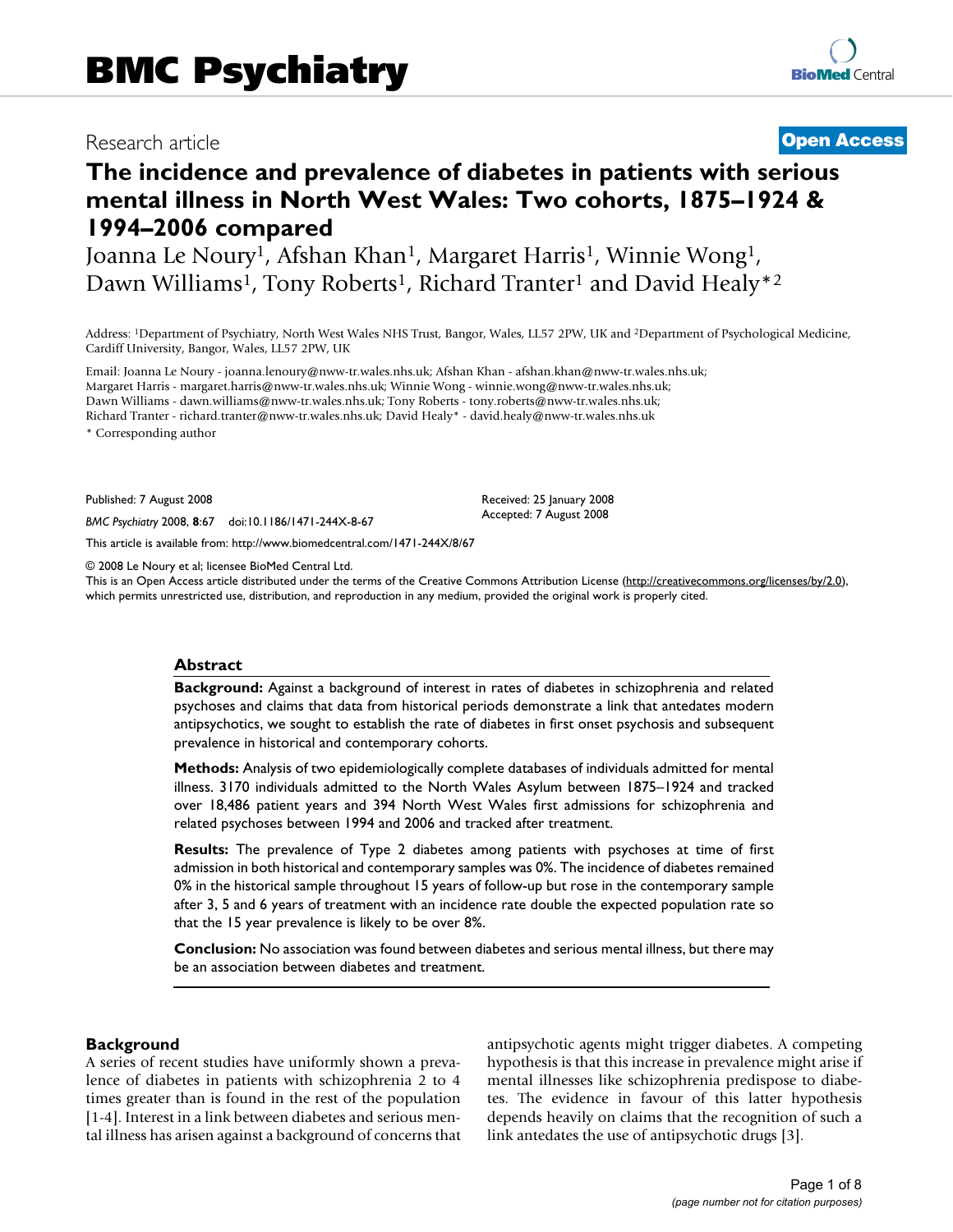Current data suggests that between 3–4% of the population have diabetes [5,6]. If estimates that patients with serious mental illness are 2 to 4 times more likely to have diabetes than the rest of the population apply to an untreated population, while taking into account that diabetes has hugely increased in prevalence, we might expect a substantial number of those admitted to an asylum in the pre-antipsychotic era to have had manifestations of diabetes. We might also expect to find cases of diabetes among untreated first admissions for serious mental illness today. In North West Wales, we have historical and contemporary databases for serious mental illnesses that allow us to shed some light on these issues.

#### **Methods**

There are a number of features of the datasets outlined below that offer opportunities to study the incidence of hospitalisation for and prevalence of hospitalised mental disorders and concomitant physical disorders. First, the population of North West Wales has remained essentially the same between the 1875–1924 period and now [7]. Second, geographical and financial constraints mean there has been nowhere else for patients with serious mental illness to access a service other than through the North Wales Asylum in the first instance and the services of the North West Wales Trust latterly. Third information systems in place enable us to track all patients and their care whether they remain in area or not. Fourth the population accessing services was and remains ethnically homogenous, with over 80% during the 1875–1924 period and over 66% in the contemporary sample having traditional Welsh surnames. For the purpose of this study we have looked at all admissions for schizophrenia, other non-affective psychoses, bipolar disorder, and manic episodes, as these are the patients who are now thought at risk of diabetes, and the patients most likely to be treated with antipsychotic agents.

#### *North West Wales historical database*

The first dataset consists of admissions from North West Wales to the North Wales Asylum between 1875 and 1924. All diagnoses were made according to ICD-10 criteria before this study was undertaken [7]. The historical records offered four sets of information relevant to diagnosis of both mental illness and diabetes. First, all patients were compulsorily detained and their records included the medical and legal certificates outlining the circumstances that led to detention. Second, the records contain standard demographic data including age, sex, educational, employment and marital status, family history of illness and the individual's prior mental or physical illness. Third, there was a description of the patients' mental and physical state on admission, including reference to pre-existing disorders like diabetes, and prior mental illness. Fourth, there was a set of case notes covering the patient's stay in hospital until discharge or death, which in addition gave details of emerging physical illnesses and causes of death in patients who died in hospital. We could retrieve the records of prior admissions back to 1865 or subsequent admissions through to 1965. Clinicians making a diagnosis did so on the basis of a full set of records from all admissions for that patient rather than simply on the case record for that admission. We were also able to track the clinical course of patients for 50 years or more.

Based on this information, diagnoses for schizophrenia (F20), schizoaffective disorders (F25), delusional disorders (F22), acute and transient psychotic disorders (F23), and bipolar disorder (F31) were clear cut. A further group of patients were diagnosed as unspecified non-organic psychoses (F29), if the clinical details were insufficient to sustain a definitive diagnosis, or manic episode (F30) if the clinical course did not produce further episodes.

The presence of diabetes was readily determined from the notes, which distinguish clearly between diabetes mellitus and diabetes insipidus. Patients were noted to have diabetes mellitus on admission, or to have developed it while in care, or to have had the diagnosis recorded on their death certificates. Diabetes in this cohort connotes a medical diagnosis rather than a determination of diabetic status on the basis of glycaemic status or glucose tolerance test abnormalities. Once diagnosed, the condition could clearly be managed medically, with several patients surviving for over a year after first diagnosis.

We have established the incidence and prevalence of diabetes over 3, 5, 6 and 15 years from admission to compare the historical and contemporary cohorts. But we have also used the period of observation for the emergence of diabetes in the historical cohort, covering 13,117 hospital years and 18,486 patient years, to establish prevalence over the full treatment period.

#### *Contemporary first admissions for psychosis*

The second dataset is drawn from an ongoing study of service utilisation for non-affective and affective psychoses from North West Wales. Patients were included in this study if they were native to or resident in North Wales following an initial hospitalisation for affective or non-affective psychosis. We have not included patients not resident in or native to North Wales, who had an initial illness episode in North Wales but left the region thereafter, such as college students.

From records of all patients admitted to the only District General Hospital Unit in the North West Wales, we have assembled all patients with first admissions between 1994 and 2006 for conditions with an F20 – F29 diagnosis or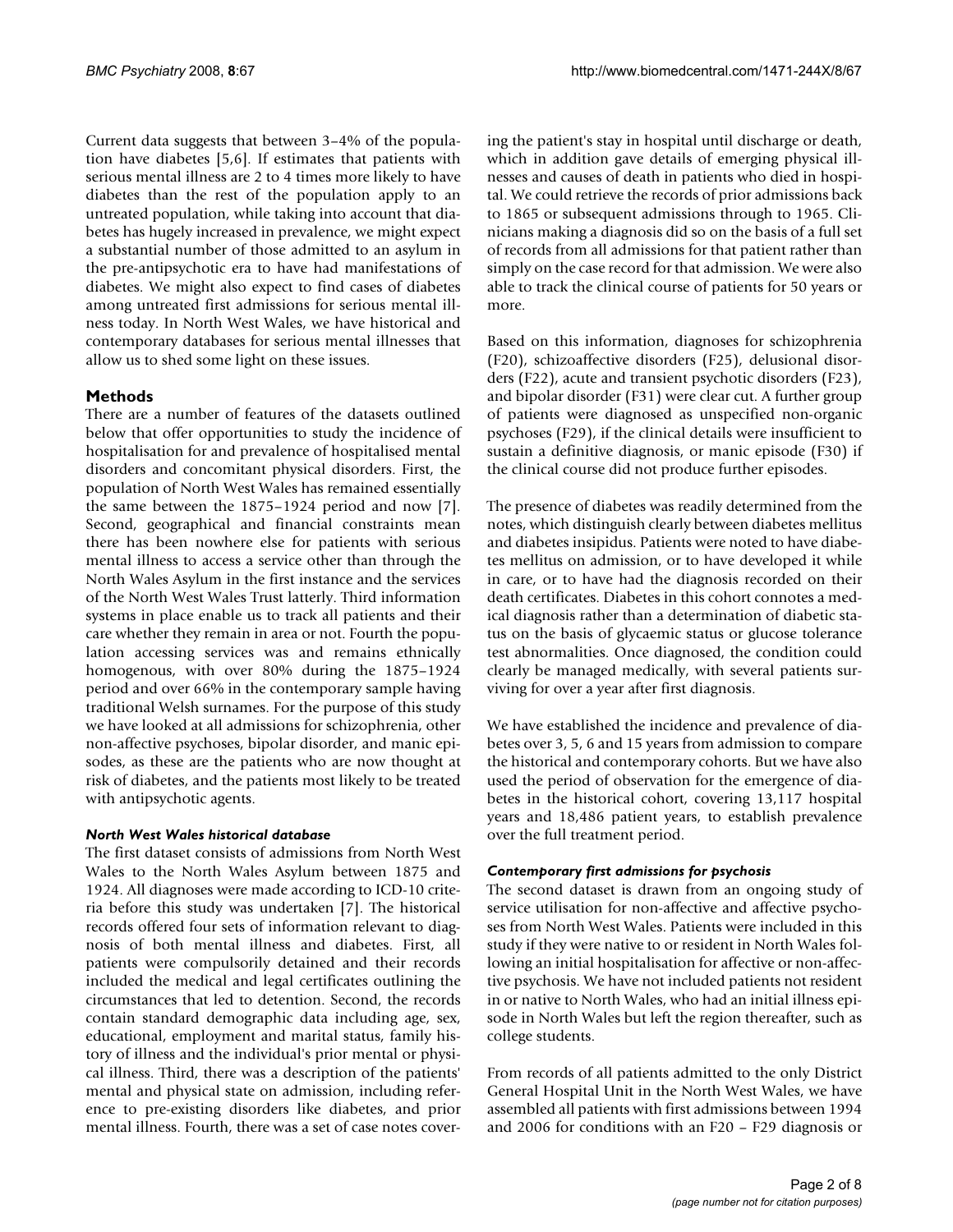with a diagnosis or either bipolar disorder (F31) or manic episode (F30). Initial cross-sectional diagnoses made by sector consultant psychiatrists were supplemented by longitudinal data with renewed consultant and community mental health team diagnostic input.

The incidence of diabetes at first admission, and the emergence of cases within 3, 5 and 6 years of first admission, was determined by scrutinising the case notes in the first instance. Second we accessed the North West Wales hospital database for all patients listed in our cohort for evidence of diabetes not recorded in their mental health records. Third, the electronic records of all patients receiving hospital care for diabetes were scrutinised to access those with a coincident mental health diagnosis for possible cases of psychoses missed from the hospitalised cohort. Fourth we accessed pharmacy records for all patients receiving treatments for diabetes while in psychiatric inpatient care. Fifth we contacted the primary care physicians looking after all living patients in the cohort to establish whether any patients might be receiving treatment for diabetes who had not accessed the hospital medical services for diabetes treatment. A diagnosis of diabetes, in this sample, as in the historical cohort, connotes a medical diagnosis and the institution of management strategies, rather than a diagnosis based on inference from glycaemic or glucose tolerance abnormalities.

#### *Ethical approval*

This study was approved by the North West Wales Ethics committee. Written informed consent was sought from patients in the contemporary sample not currently in con-

|  |  |  |  |  |  |  |  |  | Table 1: 1875–1924 Admissions by Age, Gender & Diagnosis |
|--|--|--|--|--|--|--|--|--|----------------------------------------------------------|
|--|--|--|--|--|--|--|--|--|----------------------------------------------------------|

tact with the mental health services to interrogate their medical histories.

#### **Results**

### *1875–1924 cohort*

In the period from 1875 to 1924, there were 3872 admissions from 3170 individuals to the asylum from North West Wales. In 39 cases incomplete records made psychiatric diagnosis impossible. Of the remaining 3833 admissions, there were 1,303 admissions from 1,040 individuals diagnosed with a psychotic disorder, of which 741 admissions were diagnosed with schizophrenia or schizoaffective disorder from a total of 593 individuals. A further 185 admissions from 153 individuals were diagnosed as delusional disorders, and 377 episodes from 294 individuals were diagnosed as acute and transient psychotic disorders or other non-organic psychoses. In addition there were 356 admissions from 135 individuals admitted for bipolar disorder and 74 admissions from 73 patients with manic episodes. There were therefore 1733 admissions from 1248 individuals in total. The comparative ages at first admission broken down by diagnosis of the historical and contemporary cohorts are laid out in Tables 1 &2.

At the time of admission, none of the 1248 patients with schizophrenia or other non-affective psychosis had diabetes. Two of the remaining 1972 individuals had diabetes on admission, one of whom was a 63-year-old man with chronic alcoholism. The second was a 48-year-old lady, who was recorded as having developed diabetes 12 months previously, who died 9 days after admission to

| <b>Diagnosis</b>                           | $10 - 24$ | $25 - 34$ | $35 - 44$ | $45 - 54$               | $55 - 64$       | $65+$          | Total |
|--------------------------------------------|-----------|-----------|-----------|-------------------------|-----------------|----------------|-------|
| Schizophrenia                              |           |           |           |                         |                 |                |       |
| Male                                       | 79        | 113       | 64        | 26                      | 8               | 5              | 295   |
| Female                                     | 54        | 99        | 82        | 47                      | 13              | 3              | 298   |
| <b>Delusional Disorder</b>                 |           |           |           |                         |                 |                |       |
| Male                                       |           | 6         | 15        | 22                      | 10              | 10             | 63    |
| Female                                     |           | 3         | 17        | 43                      | 18              | 9              | 90    |
| <b>Acute &amp; Transient Psychoses F23</b> |           |           |           |                         |                 |                |       |
| Male                                       | 20        | 12        | 8         | 10                      | 3               | $\overline{7}$ | 70    |
| Female                                     | 8         | Ħ         | 9         | 17                      | $\overline{10}$ | 3              | 68    |
| <b>Unspecified Psychoses F29</b>           |           |           |           |                         |                 |                |       |
| Male                                       | 9         | 19        | 16        | $\mathbf{H}$            | 12              | 3              | 80    |
| Female                                     | 9         | 21        | 15        | 16                      | 9               | 6              | 76    |
| <b>Bipolar Disorder</b>                    |           |           |           |                         |                 |                |       |
| Male                                       | 8         | 12        | 9         | 9                       | 7               | $\overline{2}$ | 47    |
| Female                                     | 12        | 26        | 22        | 17                      | 5               | 6              | 88    |
| <b>Manic Episode</b>                       |           |           |           |                         |                 |                |       |
| Male                                       | 9         | 8         | 7         | $\overline{2}$          | 4               | 4              | 34    |
| Female                                     | 17        | 9         | 9         | $\overline{\mathbf{4}}$ |                 |                | 39    |
| <b>TOTAL</b>                               | 135       | 170       | 129       | 80                      | 44              | 31             | 589   |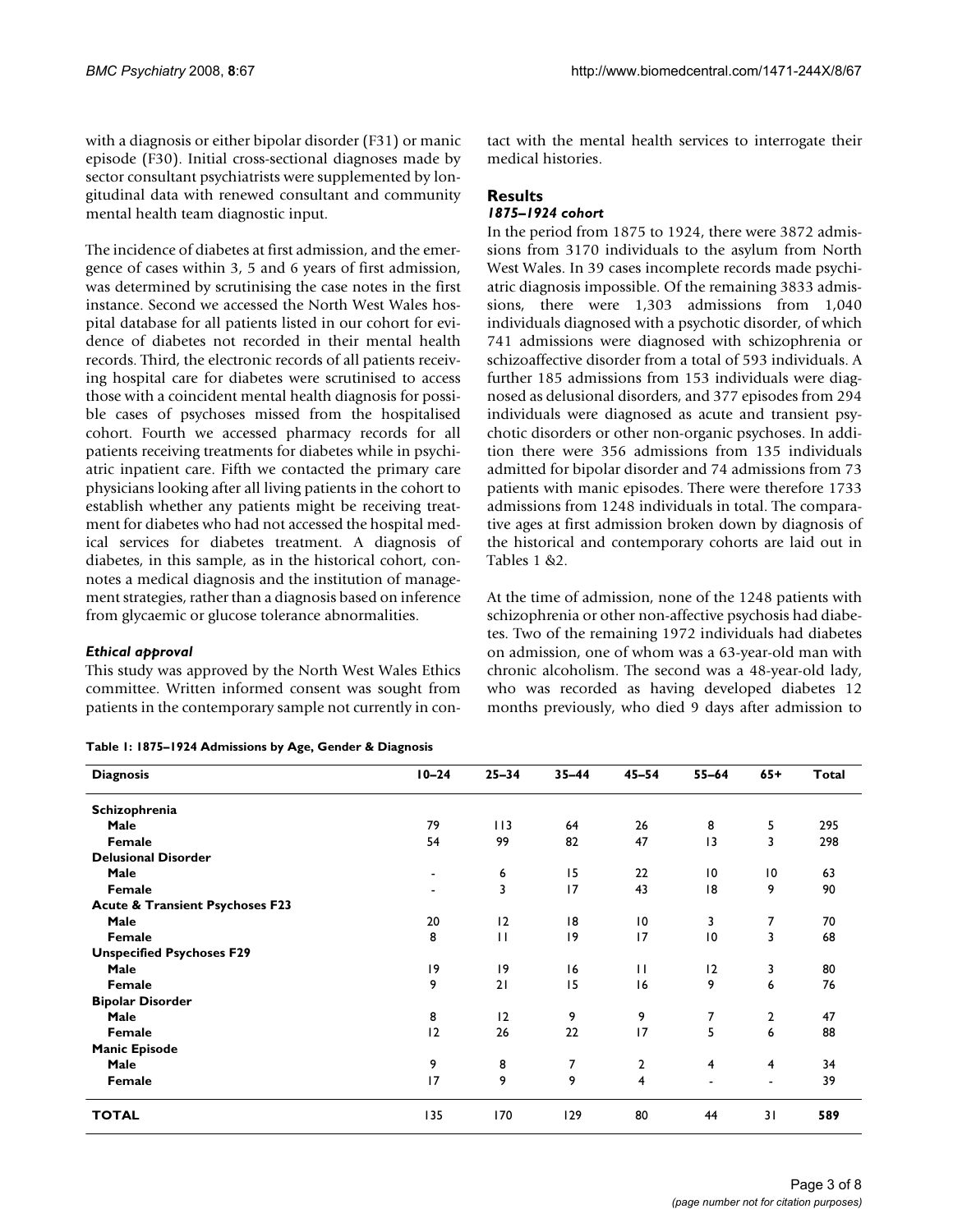| <b>Diagnosis</b>                           | $10 - 24$ | $25 - 34$ | $35 - 44$      | $45 - 54$               | $55 - 64$      | $65+$          | <b>Total</b> |
|--------------------------------------------|-----------|-----------|----------------|-------------------------|----------------|----------------|--------------|
| Schizophrenia                              |           |           |                |                         |                |                |              |
| Male                                       | 65        | 41        | 15             | 3                       |                |                | 124          |
| Female                                     | 19        | 8         | 20             | 3                       | $\overline{a}$ | $\blacksquare$ | 62           |
| <b>Delusional Disorder</b>                 |           |           |                |                         |                |                |              |
| Male                                       | I         | 4         | 5              | 2                       | 6              | 4              | 22           |
| Female                                     |           |           |                | 6                       | $\overline{2}$ | $\mathbf{H}$   | 20           |
| <b>Acute &amp; Transient Psychoses F23</b> |           |           |                |                         |                |                |              |
| Male                                       | 7         | 8         | $\overline{4}$ |                         | $\overline{2}$ |                | 23           |
| Female                                     | 5         | 5         | 6              | $\overline{2}$          | T              | $\overline{2}$ | 21           |
| <b>Unspecified Psychoses F29</b>           |           |           |                |                         |                |                |              |
| Male                                       | 21        | 19        | 3              | $\overline{\mathbf{c}}$ |                |                | 47           |
| Female                                     | 4         | 6         | 8              | $\overline{\mathbf{3}}$ |                | 8              | 30           |
| <b>Bipolar Disorder</b>                    |           |           |                |                         |                |                |              |
| Male                                       | 6         | 3         | 6              | 2                       | 2              |                | 20           |
| Female                                     | 3         | 9         | $\overline{7}$ | $\overline{2}$          | $\mathbf{I}$   | 3              | 25           |
| Manic Episode*                             |           |           |                |                         |                |                |              |
| Male                                       |           |           |                | ٠                       |                |                |              |
| Female                                     |           |           |                |                         |                |                |              |
| <b>TOTAL</b>                               | 100       | 75        | 33             | $\overline{10}$         | $\mathbf{H}$   | 7              | 236          |
|                                            | 31        | 39        | 41             | 16                      | 7              | 24             | 158          |

**Table 2: 1994–2006 Admissions by Age, Gender & Diagnosis**

\*Manic episode patients included with Bipolar Disorder

hospital in a diabetic coma. The details of her pre-admission behaviour and clinical course point to an organic disorder rather than a psychotic disorder, as defined above.

A further 3 patients developed diabetes in hospital. Of these 2 patients came from the non-psychotic group – one had a learning disability and epilepsy and appears to have developed diabetes after 30 years in hospital. A second was a lady who was 58 years old on admission for severe recurrent psychotic depression who developed diabetes after 6 years in hospital.

The third patient was a lady who was 43 years old on admission with manic-depressive illness who developed diabetes after 30 years in hospital. This case gives a prevalence for the historical cohort of 1 case of diabetes in 1248 patients, followed closely for over 18,000 patient years. No case in the historical sample developed diabetes within 3, 5, 6 or 15 years of hospitalisation.

These 5 cases, two at admission, and three who developed diabetes subsequently, were admitted at regular intervals through the sample, from 1883 to 1923.

Diabetes prevalence is commonly cited separately for the 18–44 year old and for 45 years and older groups. Of the 1248 individuals with serious mental illness, 812 were in the 18–44 year age bracket at time of admission. At population prevalence rates for diabetes for the 1950s [5] assuming mental illness does not dispose to diabetes, we

would have expected 3 cases from the 18–44 year age bracket and up to a further 8 from the older patients, 11 in total.

While the 1875–1924 prevalence of diabetes in the wider population was almost certainly lower than the prevalence estimates from the 1950s [4], it can be noted that a significant number of our sample lived through to the 1950s and the only case who developed diabetes from the target group was diagnosed in the 1950s.

#### *1994–2006 cohort*

There were 394 first admissions for schizophrenic, other non-affective psychoses, manic or bipolar disorders to the North West Wales mental health services in this period. Of these 186 had schizophrenia, 42 had delusional disorders, 44 had acute and transient psychoses, 77 had unspecified psychoses, and 45 had bipolar disorder or a manic episode.

One patient with an acute and transient psychosis had pre-existing Type 1 diabetes at the time of admission. No patients with schizophrenia or other non-affective psychoses, bipolar disorder or manic episode had Type 2 diabetes at the time of first admission (Table 3).

Six patients developed Type 2 diabetes, 5 males and 1 female, following their first admission. Of these 6, 4 have schizophrenia, one a psychosis linked to prior alcohol abuse (F29), and one bipolar disorder. Two of the 6 devel-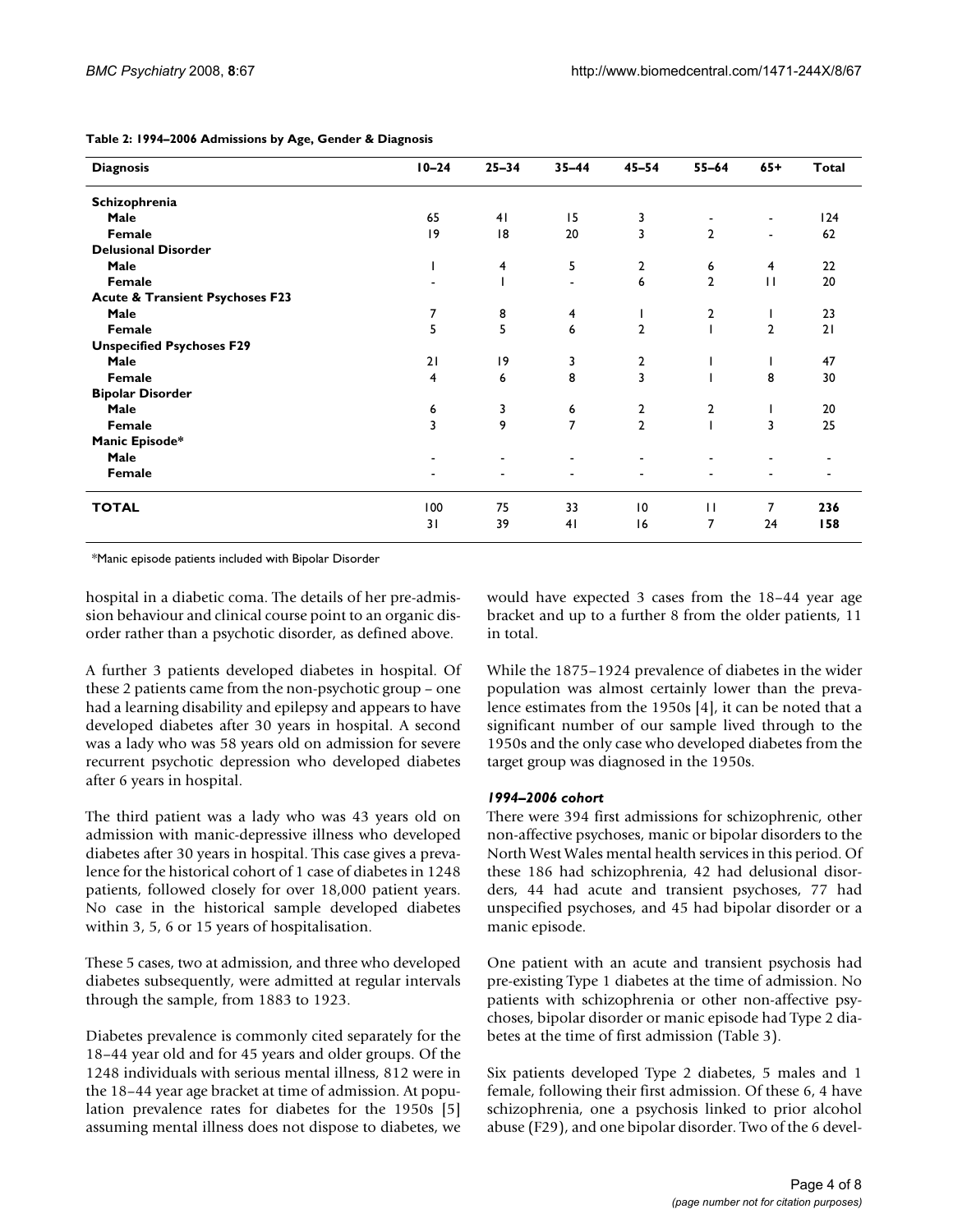| <b>Diagnosis</b>                                     | <b>Prevalence of Diabetes</b><br>at Admission:<br>1875-1924 | <b>Six Year Prevalence of</b><br>Diabetes: 1875-1924 | <b>Prevalence of Diabetes</b><br>at Admission:<br>1994-2006 | <b>Six Year Prevalence of</b><br>Diabetes: 1994-2006 |
|------------------------------------------------------|-------------------------------------------------------------|------------------------------------------------------|-------------------------------------------------------------|------------------------------------------------------|
| Schizophrenia                                        | 0%                                                          | 0%                                                   | 0%                                                          | 3.3%                                                 |
| <b>Delusional Disorder</b>                           | 0%                                                          | 0%                                                   | 0%                                                          | 0%                                                   |
| <b>Acute &amp; Transient</b><br><b>Psychoses F23</b> | 0%                                                          | 0%                                                   | 0%                                                          | 0%                                                   |
| <b>Unspecified Psychoses</b><br>F <sub>29</sub>      | 0%                                                          | 0%                                                   | 0%                                                          | 2.2%                                                 |
| <b>Bipolar Disorder</b>                              | 0%                                                          | 0%                                                   | 0%                                                          | 2.7%                                                 |
| <b>Manic Episode</b>                                 | 0%                                                          | 0%                                                   | 0%                                                          | 0%                                                   |
| <b>TOTAL</b>                                         | 0%                                                          | 0%                                                   | 0%                                                          | 3.1%                                                 |

**Table 3: Prevalence of Type 2 Diabetes in 1875–1924 & 1994–2006 Cohorts**

oped diabetes within 3 years of first hospitalisation for serious mental illness, both under the age of 45. Two more developed diabetes within 5 years, one under 45 and one over 45. A further two developed diabetes shortly after 5 years of follow-up, one under 45 and one over 45. All 4 patients under the age of 45 were on ongoing treatment with atypical antipsychotics.

Within this contemporary sample, 319 were under the age of 45 at point of first admission. Population norms for the contemporary prevalence of diabetes suggest we might have expected 3 patients with diabetes in this cohort.<sup>5</sup> There were a further 75 patients over the age of 45 at time of first presentation, from whom 4.5 cases of diabetes might have been expected. The expected number of diabetes cases therefore was 7, whereas the observed prevalence on first admission was 1 case. The expected number of cases after 6 years of follow up in those under 45 was 3, whereas the observed number was 5 cases.

As of the time of writing, 1.5% of the original contemporary cohort has Type 2 diabetes. However, 36 of the cohort have died and not all the cohort has 3, 5 or 6-year follow up data. Basing prevalence estimates on the proportion of living cases with completed data in each of these followup periods, the prevalence of diabetes at 3 years was 0.7%, at 5 years was 1.8% and at 6 years was 3.1%. This 6-year figure gives an incidence rate of 5.1 cases/1,000 patient years. At 15 years the prevalence rate is likely to be over 8%.

When patients with acute and transient psychoses, and manic episodes, as well as bipolar disorders are removed, the prevalence of diabetes in non-affective psychoses (primarily schizophrenia) is 0.9% at 3 years, 2.4% at 5 years, and 3.3% at 6 years. This latter figure gives an incidence rate of 5.4 cases/1,000 patient years.

Comparing the historical and contemporary cohorts, the relative risk of presenting at first admission with Type 2 diabetes for both cohorts was similar. While any comparisons between the relative risk of developing diabetes for the contemporary and historical cohorts are necessarily compromised by the different prevalence of the disorder during the two periods, our data at present point to a 0% 15 year prevalence in the historical cohort compared with a likely 8% prevalence in the contemporary cohort. Based on actual cases at any time point, the data points to a 21.9 times (95% C.I 2.7, 177.8) greater risk for the contemporary cohort.

Including cases from the index cohort, our interrogation of general hospital, pharmacy, and general practice records netted 71 patients with diabetes and a non-affective disorder psychosis or bipolar disorder that have had hospital contact. There were 1031 individuals listed in the electronic database of the North West Wales Trust as having received medical care between 1996 and 2006 who had a diagnosis of both diabetes and a mental illness. Of these 1031 individuals, 368 had a dementing or other organic disorder (F00–09), of whom a large number died within months of diagnosis, 204 had an alcohol or other substance abuse related disorder (F10–19), 45 had a nonaffective psychotic disorder (F20–29), 230 had an affective disorder (F30–39) and 284 had an anxiety based or personality linked problem (F40–69).

### **Discussion**

The figure reported here for 6-year prevalence for Type 2 diabetes in the contemporary cohort is over 3%. This is not inconsistent with the 13% figure for prevalence of diabetes in a sample of living patients after an average of over 14 years of treatment for schizophrenia stemming from the recent CATIE study [2]. Our findings show an incidence rate of diabetes in the contemporary sample of schizophrenic patients of 5.4/1000 patients per year, which is double the figures for the incidence of diabetes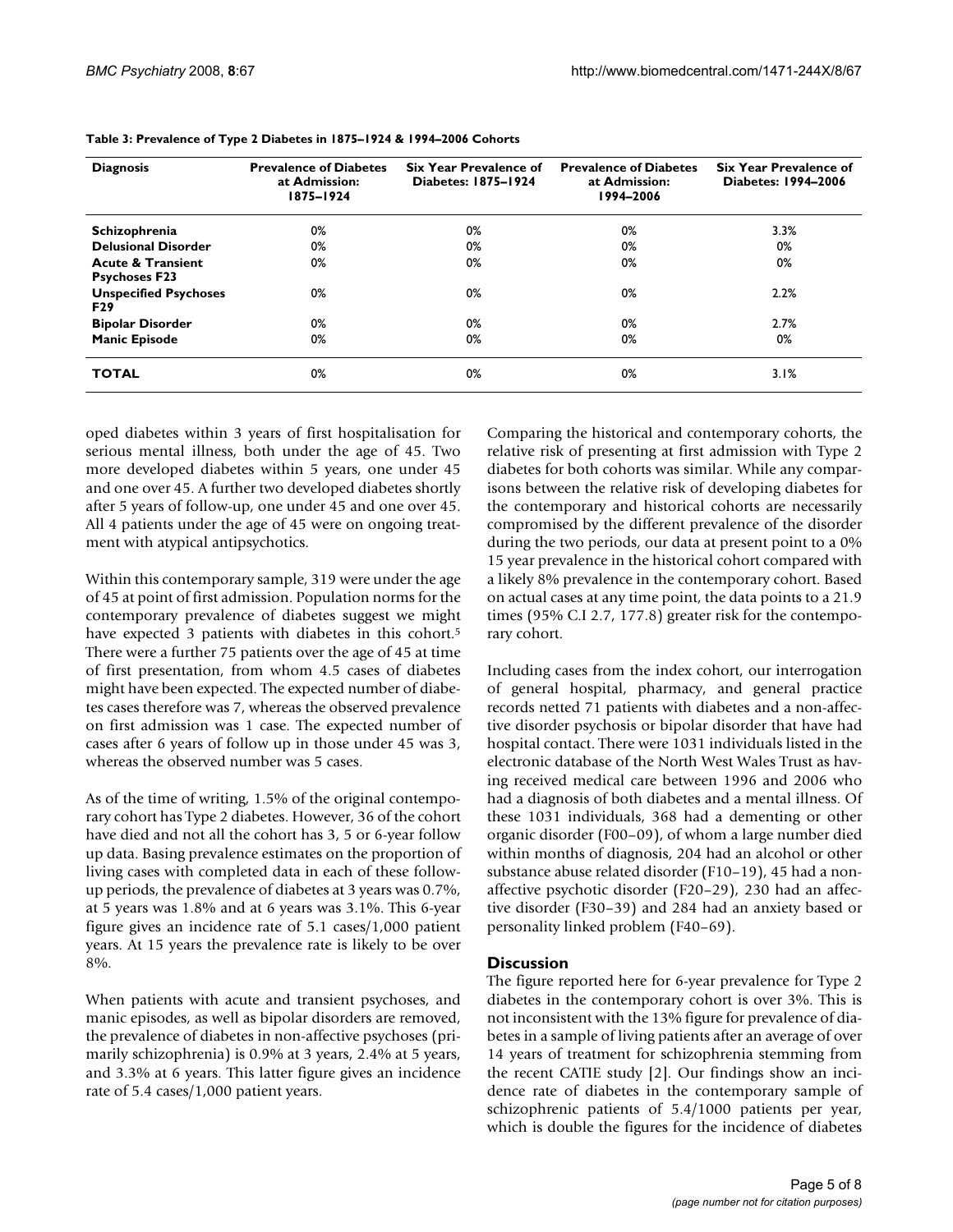for the population in general of 2.4/1000 patients per year [5]. This puts us on track for a 15-year prevalence rate of 8%; the final figure may be greater as diabetes incidence rates increase with age [4].

This incidence rate is lower than incidence rates of 1.3% and 4.4% reported for other groups of psychotic patients [8,9]. These other samples however have not been drawn from patients newly admitted for psychosis and the mean age of the samples and mean duration of treatment have almost certainly been greater than the mean age and duration of treatment found in this sample.

As a control on our findings, we report data from the combined medical and psychiatric services for the prevalence of diabetes in subjects with any mental illness. These are consistent with findings for diabetes in general – it is most common in the elderly (dementia) and in women and in those with substance misuse problems – suggesting that our "assay" system has been performing acceptably.

There are, nevertheless, a number of limitations to this study. In the first place it is a study of service contacts only rather than a complete survey of all incident cases of either psychosis or diabetes in the wider population. Second, a number of health service populations are put on antipsychotics, including cases of dementia, alcohol abuse and personality linked problems, but we have not sought to establish the prevalence for diabetes among all patients before and after treatment with antipsychotic drugs. Third we have not sought to determine the prevalence of diabetes among previously hospitalised chronic psychotic patients, as many of these are managed exclusively in primary care, thus creating problems in ensuring we have a complete sample. Fourth, our definition of diabetes is a clinical one: we have not sought to determine on the basis of blood glucose values all possible cases of diabetes. Fifth owing to changing population prevalence for diabetes, the historical and contemporary cohorts cannot be directly compared.

However, the study is epidemiologically complete, in that we can be reasonably certain there is no one from this catchment population of 240,000 during either the historical or contemporary periods who had a first episode of psychosis and who accessed services of whom we are unaware. Second of those receiving a service, we can be reasonably confident that we have detected in both cohorts all cases receiving a clinical diagnosis of diabetes. Third, the study sheds light on the incidence rate for diabetes in a first admitted population. Fourth, this study uniquely sheds light on an epidemiologically complete population from the pre-antipsychotic era.

The findings are inconsistent with widely cited suggestions of a link between diabetes and serious mental illness. The present study suggests strongly that patients with serious mental illness are not predisposed to diabetes. These findings are consistent with recent studies that find no evidence of diabetes at the point of first admission for schizophrenia [10,11]. Indeed the findings are not inconsistent with the possibility that untreated serious mental illness has a protective effect against diabetes.

Current perceptions of a link between serious mental illness and diabetes stem in part from a series of articles from the pre-antipsychotic. A great deal hinges on claims that Henry Maudsley had anecdotally noted a connection between mental illness and diabetes in the late 19th century. Aside from this claim there is in fact no other reference to patients having diabetes.

A series of articles have reported hyperglycemia or abnormal glucose tolerance tests in patients with serious mental illness [12-17]. It is not clear however that these findings should be taken as indicators of unrecognised diabetes. Much of this early work was undertaken on catatonic patients, who it is well known demonstrate autonomic instability leading to fluctuations of blood pressure, temperature and heart rate, which normalise on recovery. Just as one would not take blood pressure elevations in catatonic states as evidence of latent hypertension, it may also be a mistake to interpret fluctuating glucose levels or abnormal glucose tolerance tests in untreated mental illness as indicative of a pre-diabetic state. The authors in these papers do not describe any of their patients as diabetic.

In contrast to the relative lack of data supporting a link between diabetes and serious mental illness, from as early as the mid-1950s, a series of articles have outlined elevations in glucose levels or aggravation of pre-existing diabetes following treatment with the earliest antipsychotics [18-23].

While Type 1 diabetes with an onset in childhood was inconsistent with survival before 1924 and therefore such cases could not have presented to the asylum, Type 1 cases remain rare today, and recent population studies suggest there is no correlation between Type 1 diabetes and psychosis [12].

Type 2 diabetes is the only kind that could have led to suggestions of a link between the two illnesses and, today, Type 2 accounts for 85% of cases of diabetes. Type 2 diabetes was readily recognised in the historical period and managed by dietary measures, with patients often surviving for years. The data from the historical period in this study contrast with the regularly cited anecdotal observa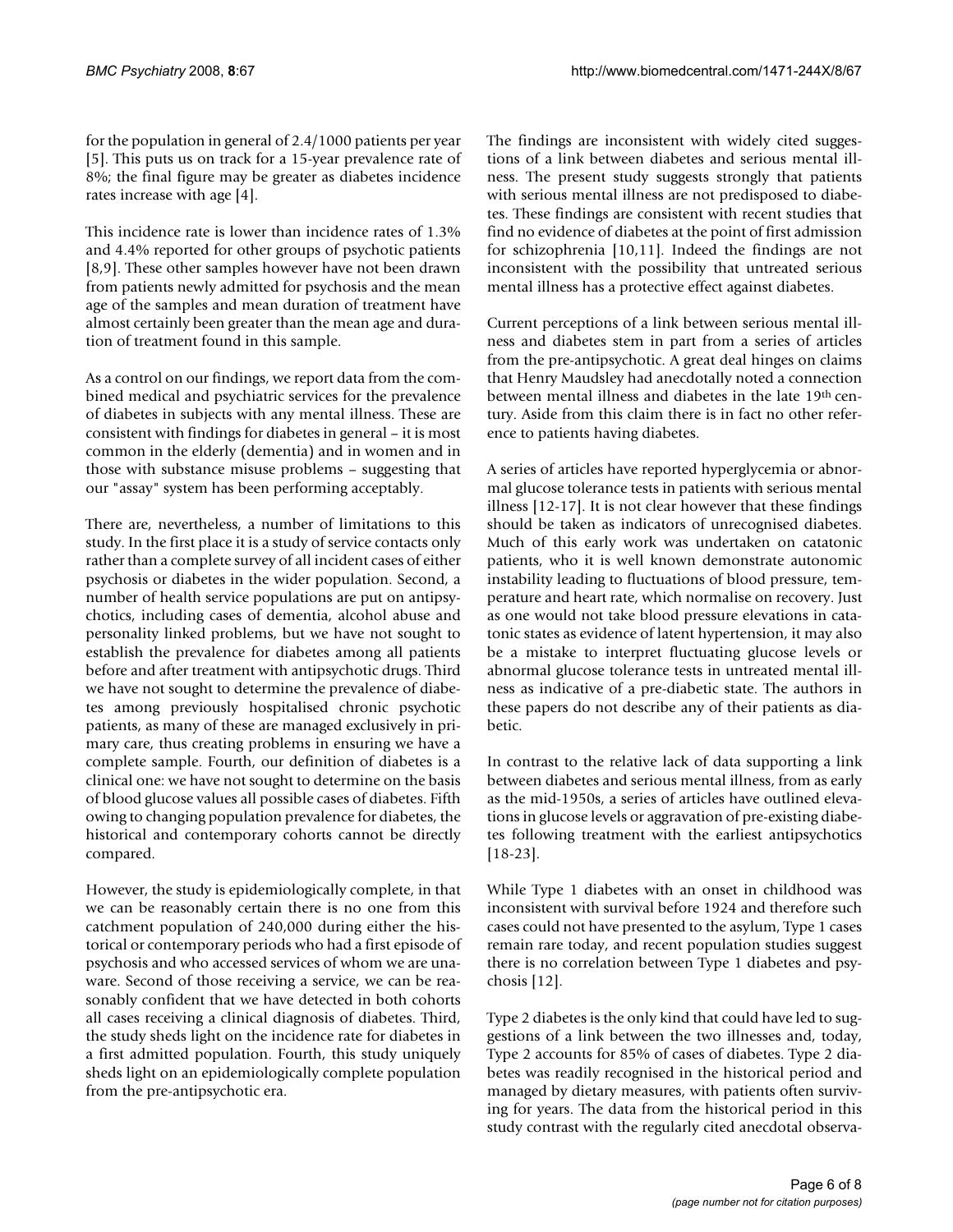tion from Maudsley, a man who had very little exposure to patients, about a link between mental illness and diabetes. Indeed one value of this study is that it indicates how unreliable the observations of a single clinician are likely to have been, particularly during an era when diabetes was less prevalent than now.

While factors such as lifestyle and diet unquestionably play a part in producing the differences between contemporary and historical cohorts, in this case the contemporary cohort can act as their own control for such factors, and it seems unlikely that changes in lifestyle alone would produce a doubling of the expected incidence of diabetes in patients in such a short period of time, without the operation of a further contributing factor, such as drug treatment. A further pointer to the role of drug treatment lies in the distribution of incipient cases of diabetes which were more likely to arise in the schizophrenia than from other groups in the contemporary cohort. While compliance with ongoing therapy cannot be assumed in this group, it nevertheless seems more likely in this group than in the patients with acute and transient disorders for instance, who are encouraged to discontinue treatment on recovery.

#### **Conclusion**

The absence of cases of Type 2 diabetes before the onset of psychosis, in either the contemporary or historical mental illness samples, combined with a more rapid rate of development of Type 2 diabetes in the contemporary sample than is the norm in the population in general, appears to make it more likely that treatment with antipsychotic drugs rather than the underlying illness contributes to the current prevalence rates found for diabetes in patients with serious mental illness.

#### **Competing interests**

JLN none; AK none; MH none; WW none; DW none; TR has had support to attend meetings from Lilly, Bristol-Myers Squibb, and Janssen; RT has had support to attend meetings from Lilly, Astra Zeneca, Wyeth and Janssen; DH has had consultancies with, been a clinical trialist for, been a speaker at symposia for, or received support to attend meetings from Astra-Zeneca, Boots/Knoll, Eli Lilly, Janssen-Cilag, Lorex-Synthelabo, Lundbeck, Organon, Pharmacia and Upjohn, Pierre-Fabre, Pfizer, Rhone-Poulenc Rorer, Roche, SmithKline Beecham, and Solvay-Duphar. He has been expert witness for the plaintiff in 15 legal actions involving SSRIs and one patent case involving an antipsychotic.

#### **Authors' contributions**

All authors contributed to the collection and analysis of the data. DW was on maternity leave while the manuscript was drafted.

#### **References**

- Serynak MJ, Leslie DL, Alarcon RD, Losonczy MF, Rosenheck RA: **[Association of diabetes mellitus with use of atypical neu](http://www.ncbi.nlm.nih.gov/entrez/query.fcgi?cmd=Retrieve&db=PubMed&dopt=Abstract&list_uids=11925293)[roleptics in the treatment of schizophrenia.](http://www.ncbi.nlm.nih.gov/entrez/query.fcgi?cmd=Retrieve&db=PubMed&dopt=Abstract&list_uids=11925293)** *Am J Psychiatry* 2002, **159:**561-566.
- 2. Goff DC, Sullivan LM, McEvoy JP, Meyer JM, Nasrallah HA, Daumit GL, Lamberti S, D'Agostino RB, Stroup TS, Davis S, Lieberman JA: **A comparison of ten year cardiac risk estimates in schizophrenia patients from the CATIE study and matched controls.** *Schizophrenia Res* 2005, **80:**45-53.
- 3. Holt RI, Bushe C, Citrome L: **Diabetes and schizophrenia 2005: are we any closer to understanding the link.** *J Psychopharmacology* 2005, **19:**S56-S65.
- 4. De Hert M, van Winkel R, Van Eyck D, Hanssens L, Wampers M, Scheen A, Peuskens J: **[Prevalence of diabetes, metabolic syn](http://www.ncbi.nlm.nih.gov/entrez/query.fcgi?cmd=Retrieve&db=PubMed&dopt=Abstract&list_uids=16803620)[drome and metabolic abnormalities in schizophrenia over](http://www.ncbi.nlm.nih.gov/entrez/query.fcgi?cmd=Retrieve&db=PubMed&dopt=Abstract&list_uids=16803620) [the course of the illness: a cross-sectional study.](http://www.ncbi.nlm.nih.gov/entrez/query.fcgi?cmd=Retrieve&db=PubMed&dopt=Abstract&list_uids=16803620)** *Clin Pract Epidemol Ment Health* 2006, **2:**14.
- 5. Kenny SJ, Aubert RE, Geiss LS: **Prevalence and incidence of noninsulin-dependent diabetes.** In *Diabetes in America* Edited by: Harris M, Cowie C, Reiber G, Boyko E, Stern M, Bennett P. Washington D.C, US Government Printing Office; 1995:47-68.
- 6. QMAS: **The NHS Information Centre Prescribing Support Unit. Information Centre Quality Outcomes Framework Data 2005/06. Diabetes Indicators.** :19 [[http://www.ic.nhs.uk/](http://www.ic.nhs.uk/webfiles/publications/qof/NationalQualityOutcomesFramework280906_PDF.pdf) [webfiles/publications/qof/](http://www.ic.nhs.uk/webfiles/publications/qof/NationalQualityOutcomesFramework280906_PDF.pdf)

[NationalQualityOutcomesFramework280906\\_PDF.pdf\]](http://www.ic.nhs.uk/webfiles/publications/qof/NationalQualityOutcomesFramework280906_PDF.pdf).

- 7. Healy D, Savage M, Michael P, Harris M, Hirst D, Carter M, Cattell D, McMonagle T, Sohler N, Susser E: **[Psychiatric bed utilisation:](http://www.ncbi.nlm.nih.gov/entrez/query.fcgi?cmd=Retrieve&db=PubMed&dopt=Abstract&list_uids=11459376) [1896 and 1996 compared.](http://www.ncbi.nlm.nih.gov/entrez/query.fcgi?cmd=Retrieve&db=PubMed&dopt=Abstract&list_uids=11459376)** *Psychol Med* 2001, **31:**779-790.
- 8. Citrome L, Jaffe A, Levine J, Allingham B, Robinson J: **[Relationship](http://www.ncbi.nlm.nih.gov/entrez/query.fcgi?cmd=Retrieve&db=PubMed&dopt=Abstract&list_uids=15345760) [between antipsychotic medication treatment and new cases](http://www.ncbi.nlm.nih.gov/entrez/query.fcgi?cmd=Retrieve&db=PubMed&dopt=Abstract&list_uids=15345760) [of diabetes among psychiatric inpatients.](http://www.ncbi.nlm.nih.gov/entrez/query.fcgi?cmd=Retrieve&db=PubMed&dopt=Abstract&list_uids=15345760)** *Psychiatric Services* 2004, **55:**1006-013.
- 9. Leslie DL, Rosenheck RA: **[Incidence of newly diagnosed diabe](http://www.ncbi.nlm.nih.gov/entrez/query.fcgi?cmd=Retrieve&db=PubMed&dopt=Abstract&list_uids=15337666)[tes attributable to atypical antipsychotic medications.](http://www.ncbi.nlm.nih.gov/entrez/query.fcgi?cmd=Retrieve&db=PubMed&dopt=Abstract&list_uids=15337666)** *Am J Psychiatry* 2004, **161:**1709-1711.
- 10. Arranz B, Rosel P, Ramirez N, Duenas R, Fernandez P, Sanchez JM, Navarro MA, San L: **Insulin resistance and increased leptin concentrations in non-compliant schizophrenia patients but not in antipsychotic naïve first episode schizophrenia patients.** *J Clinical Psychiatry* 2004, **65:**1335-1342.
- 11. Zhang ZJ, Yao ZJ, Liu W, Fang Q, Reynolds GP: **Effects of antipsychotics on fat deposition and changes in leptin and insulin levels. Magnetic resonance imaging study of previously untreated people with schizophrenia.** *Brit J Psychiatry* 2004, **184:**58-62.
- 12. Kooy FH: **Hyperglycemia in mental disorders.** *Brain* 1919, **42:**214-289.
- 13. Drury KK, Farron-Ridge C: **Some observations of the types of blood-sugar curves found in different forms of insanity.** *J Ment Sci* 1925, **71:**8-29.
- 14. Raphael T, Parsons JP: **Blood sugar studies in dementia praecox and manic-depressive insanity.** *Arch Neurology & Psychiatry* 1921, **5:**687-709.
- 15. Lorenz WF: **Sugar tolerance in dementia praecox and other mental states.** *Arch Neurology & Psychiatry* 1922, **8:**184-196.
- 16. Barrett TB, Serre P: **Blood analysis and sugar tolerance in mental disease.** *J Nerv & Ment Disease* 1924, **59:**561-570.
- 17. Kasanin J: **The blood sugar curve in mental disease. II. The schizophrenia (dementia praecox) groups.** *Arch Neurology & Psychiatry* 1926, **16:**414-419.
- 18. Courvoisier S, Fournel J, Ducrot R: **Pharmacodynamic properties of 3-chloro-10-(3-dimethylaminopropyl)-phenothiazine hydrochloride (R.P. 4560); experimental study of a new substance used in potentialized anesthesia and in artificial hibernation.** *Arch Int Pharmacodynamic Therapy* 1953, **92:**305-361.
- 19. Dobkin AB, Lamoureux L, Letienne R: **[Some studies with Largac](http://www.ncbi.nlm.nih.gov/entrez/query.fcgi?cmd=Retrieve&db=PubMed&dopt=Abstract&list_uids=13160900)[til.](http://www.ncbi.nlm.nih.gov/entrez/query.fcgi?cmd=Retrieve&db=PubMed&dopt=Abstract&list_uids=13160900)** *Can Med Assoc J* 1954, **70:**626-628.
- 20. Giacobini E, Lassenius B: **Chlorpromazine treatment; side effects and complications.** *Nordic Medicine* 1954, **52:**1693-1699.
- 21. Merivale WH, Hunter RA: **Abnormal glucose tolerance tests in patients treated with sedative drugs.** *Lancet* 1954, **ii:**939-942.
- 22. Charatan FBE, Bartlett NG: **[The effect of chlorpromazine \('Lar](http://www.ncbi.nlm.nih.gov/entrez/query.fcgi?cmd=Retrieve&db=PubMed&dopt=Abstract&list_uids=13243049)[gactil'\) on glucose tolerance.](http://www.ncbi.nlm.nih.gov/entrez/query.fcgi?cmd=Retrieve&db=PubMed&dopt=Abstract&list_uids=13243049)** *J Ment Sci* 1955, **101:**351-353.